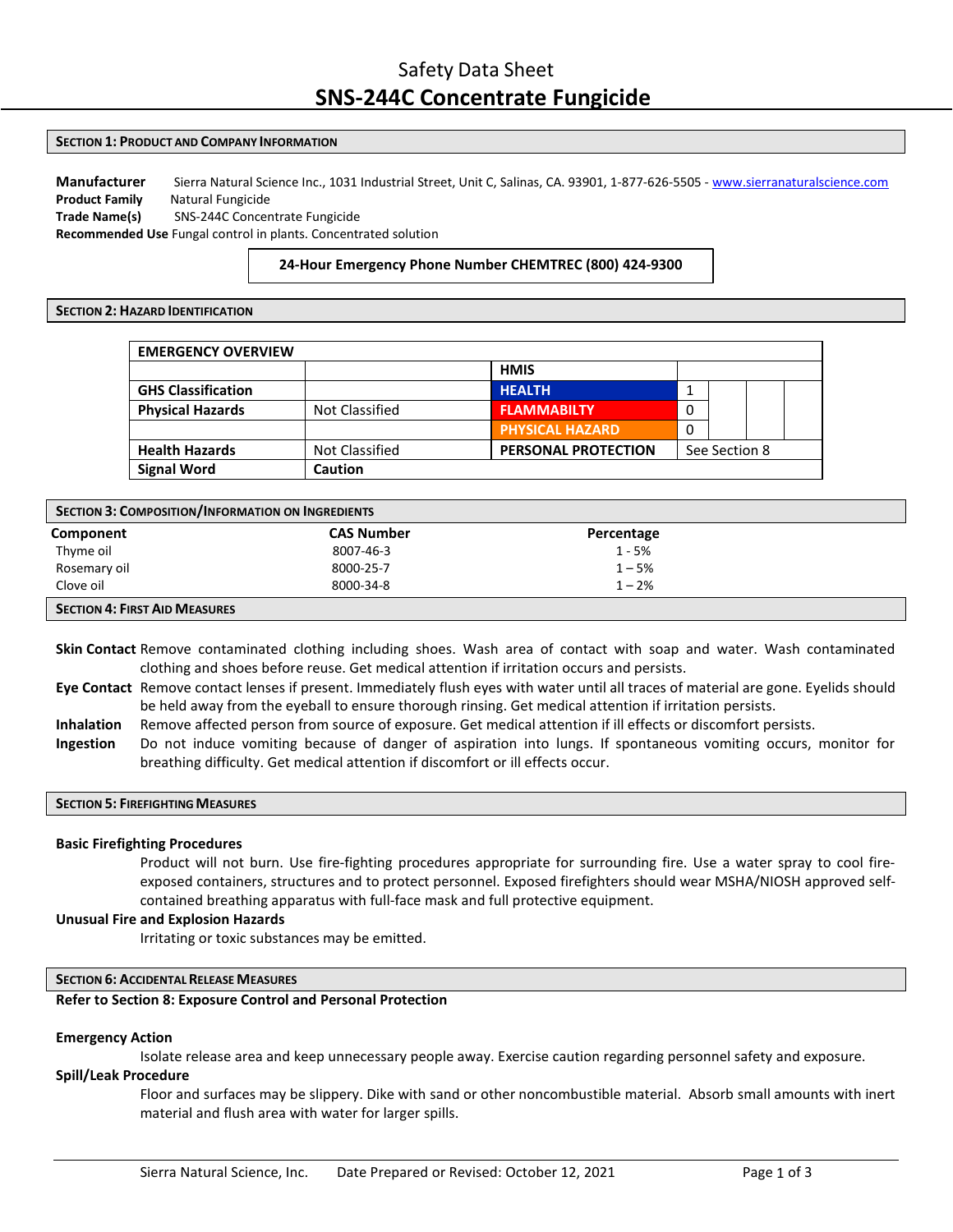### **SECTION 7: HANDLING AND STORAGE**

# **Refer to Section 8: Exposure Control and Personal Protection**

- **Handling** Wear proper protective equipment to avoid prolonged contact with skin, eyes and clothing. Avoid breathing vapors or mists. Do not ingest. Use good hygiene practices when handling product, including changing and laundering work clothes after use. Get medical attention if you feel unwell. The shipping and storage container is not designed to be pressurized. Do not use pressure to empty the container as it may rupture. Containers should be completely drained, properly closed, and disposed of properly. Empty containers may contain residue or vapors. Do not cut, grind, drill, weld or reuse containers.
- **Storage** Store product in closed containers in a well‐ventilated area away from heat, sources of ignition and incompatibles. Do not store in unlabeled containers.

#### **SECTION 8: EXPOSURE CONTROL AND PERSONAL PROTECTION**

**Component ACGIH OSHA**

Not Applicable

**Engineering Controls**

Use exhaust ventilation to control vapor and mist.

## **Eye and Face Protection**

Always wear safety glasses; use face shield if splashing is possible.

# **Skin Protection**

Oil and chemical resistant gloves should be used to avoid prolonged or repeated contact.

## **Respiratory Protection**

A NIOSH or MSHA approved respirator may be used to prevent possible irritation in areas with high vapor concentrations or misting.

## **SECTION 9: PHYSICAL AND CHEMICAL PROPERTIES**

| <b>Appearance/Physical State</b>                                                                                         | White to light yellow liquid | <b>Flash Point</b><br>Not Applicable                                       |                |  |
|--------------------------------------------------------------------------------------------------------------------------|------------------------------|----------------------------------------------------------------------------|----------------|--|
| <b>Specific Gravity (Water=1)</b>                                                                                        | 0.998                        | Upper/Lower Flammability Limits (Vol. %)<br>Not Applicable                 |                |  |
| рH                                                                                                                       | $6.0 - 6.7$                  | <b>Auto-ignition Temperature</b>                                           | Not Applicable |  |
| <b>Solubility in Water</b>                                                                                               | Soluble                      | <b>Decomposition Temperature</b>                                           | Not Determined |  |
| Odor                                                                                                                     | Characteristic (thyme)       | Vapor Pressure (kPa at 20°C / 68°F)                                        | Not Determined |  |
| <b>Odor Threshold</b>                                                                                                    | Not Determined               | <b>Vapor Density (Air-=1)</b>                                              | Not Determined |  |
| <b>Melting/Freezing Point</b>                                                                                            | Not Determined               | <b>Partition Coefficient (n-octanol/water)</b>                             | Not Determined |  |
| <b>Boiling Range</b>                                                                                                     | Not Determined               | Viscosity (40 $^{\circ}$ C mm <sup>2</sup> /s) or (cSt at 40 $^{\circ}$ C) | Not Determined |  |
| <b>Initial Boiling Point</b>                                                                                             | Not Determined               | <b>Critical Temperature</b>                                                | Not Determined |  |
| Note: Physical and chemical properties are provided for safety, health and environmental considerations only and may not |                              |                                                                            |                |  |
| fully represent product specifications. Those should be requested separately.                                            |                              |                                                                            |                |  |

### **SECTION 10: STABILITY AND REACTIVITY**

| Reactivity                                        | Does not react under normal conditions of use.                |  |  |
|---------------------------------------------------|---------------------------------------------------------------|--|--|
| <b>Chemical Stability</b>                         | Stable under normal conditions of use.                        |  |  |
| Stability/Incompatibility                         | None known                                                    |  |  |
| <b>Conditions to Avoid</b>                        | None known                                                    |  |  |
| <b>Hazardous Reactions/Decomposition Products</b> |                                                               |  |  |
|                                                   | وتلمسوها ومرز امسام وسمعوه المعجع وسمامون بسموم ومماسيا التفا |  |  |

Will not occur under normal storage and use conditions.